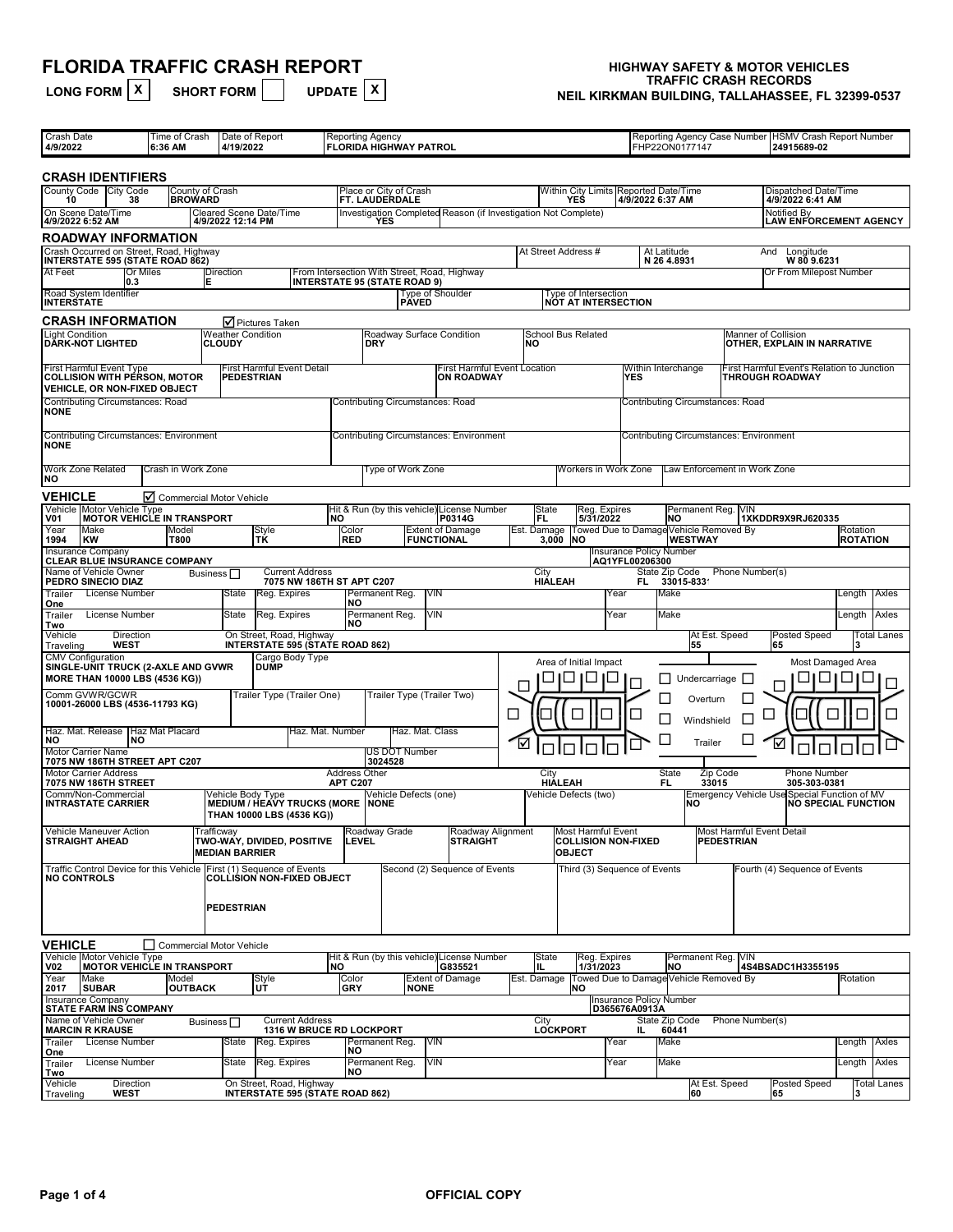| Crash Date<br>4/9/2022                                                                                                          | Time of Crash<br>6:36 AM                                       |                                     | Date of Report<br>4/19/2022                  | <b>Reporting Agency</b>                                      | <b>FLORIDA HIGHWAY PATROL</b> |                                       |                                                                        |                                     | FHP22ON0177147                                                                  |                         |                           | Reporting Agency Case Number   HSMV Crash Report Number<br>24915689-02      |
|---------------------------------------------------------------------------------------------------------------------------------|----------------------------------------------------------------|-------------------------------------|----------------------------------------------|--------------------------------------------------------------|-------------------------------|---------------------------------------|------------------------------------------------------------------------|-------------------------------------|---------------------------------------------------------------------------------|-------------------------|---------------------------|-----------------------------------------------------------------------------|
| <b>CMV Configuration</b>                                                                                                        |                                                                |                                     | Cargo Body Type                              |                                                              |                               |                                       |                                                                        | Area of Initial Impact              |                                                                                 |                         |                           | Most Damaged Area                                                           |
|                                                                                                                                 |                                                                |                                     |                                              |                                                              |                               |                                       |                                                                        |                                     | ☑                                                                               | Undercarriage $\sqrt{}$ |                           |                                                                             |
| Comm GVWR/GCWR                                                                                                                  |                                                                |                                     | Trailer Type (Trailer One)                   |                                                              | Trailer Type (Trailer Two)    |                                       | ⊔                                                                      | ⊔                                   | ⊔<br>Ш                                                                          | Overturn<br>Windshield  | ப<br>$\Box$               | Ш<br>ப                                                                      |
| Haz. Mat. Release   Haz Mat Placard                                                                                             |                                                                |                                     |                                              | Haz. Mat. Number                                             | Haz. Mat. Class               |                                       |                                                                        |                                     | ┙                                                                               | Trailer                 |                           |                                                                             |
| <b>Motor Carrier Name</b>                                                                                                       |                                                                |                                     |                                              |                                                              | <b>US DOT Number</b>          |                                       |                                                                        |                                     |                                                                                 |                         |                           |                                                                             |
| <b>Motor Carrier Address</b>                                                                                                    |                                                                |                                     |                                              | <b>Address Other</b>                                         |                               |                                       | City                                                                   |                                     | State                                                                           | Zip Code                |                           | <b>Phone Number</b>                                                         |
| Comm/Non-Commercial                                                                                                             |                                                                |                                     | Vehicle Body Type<br>(SPORT) UTILITY VEHICLE | <b>NONE</b>                                                  | Vehicle Defects (one)         |                                       |                                                                        | Vehicle Defects (two)               |                                                                                 | INO                     |                           | Emergency Vehicle Use Special Function of MV<br><b>INO SPECIAL FUNCTION</b> |
| Vehicle Maneuver Action<br>OTHER, EXPLAIN IN<br><b>NARRATIVE</b>                                                                |                                                                | Trafficway<br><b>MEDIAN BARRIER</b> | TWO-WAY, DIVIDED, POSITIVE                   | Roadway Grade<br>LEVEL                                       |                               | Roadway Alignment<br><b>STRAIGHT</b>  |                                                                        | Most Harmful Event<br><b>OBJECT</b> | <b>COLLISION NON-FIXED</b>                                                      | <b>PEDESTRIAN</b>       | Most Harmful Event Detail |                                                                             |
| Traffic Control Device for this Vehicle First (1) Sequence of Events<br><b>NO CONTROLS</b>                                      |                                                                |                                     | COLLISION NON-FIXED OBJECT                   |                                                              | Second (2) Sequence of Events |                                       |                                                                        |                                     | Third (3) Sequence of Events                                                    |                         |                           | Fourth (4) Sequence of Events                                               |
|                                                                                                                                 |                                                                | <b>PEDESTRIAN</b>                   |                                              |                                                              |                               |                                       |                                                                        |                                     |                                                                                 |                         |                           |                                                                             |
| <b>PERSON RECORD</b>                                                                                                            |                                                                |                                     |                                              |                                                              |                               |                                       |                                                                        |                                     |                                                                                 |                         |                           |                                                                             |
| Person Type<br><b>DRIVER</b>                                                                                                    | IV01                                                           | Vehicle #                           | Name<br><b>ORIEL PATINO</b>                  |                                                              |                               | <b>Injury Severity</b><br><b>NONE</b> |                                                                        |                                     | Ejection<br><b>NOT EJECTED</b>                                                  |                         |                           | <b>Driver ReExam</b><br>INO                                                 |
| Date of Birth<br> Sex<br>10/03/1976<br>IM                                                                                       | Condition at Time of Crash<br><b>APPARENTLY NORMAL</b>         |                                     |                                              |                                                              | <b>Address</b>                |                                       | 5765 W 25 CT APT 209, HIALEAH FL 33016                                 |                                     |                                                                                 |                         |                           | <b>Phone Number</b><br>786 356 7709                                         |
| Driver License Number<br>P350640763630                                                                                          |                                                                | State<br>IFL.                       | <b>Expires</b><br>10/03/2025                 | Type<br><b>CLASS A</b>                                       |                               |                                       |                                                                        |                                     | <b>Required Endorsements</b><br>YEŚ                                             |                         |                           |                                                                             |
| <b>Restraint Systems</b><br>SHOULDER AND LAP BELT USED                                                                          |                                                                |                                     |                                              | Air Bag Deployed<br><b>NOT DEPLOYED</b>                      |                               |                                       |                                                                        |                                     | <b>Helmet Use</b>                                                               |                         |                           | Eye Protection<br><b>NOT APPLICABLE</b>                                     |
| Motor Vehicle Seating Position: Row<br><b>FRONT</b>                                                                             |                                                                |                                     | LEFT                                         | Motor Vehicle Seating Position: Seat                         |                               |                                       |                                                                        |                                     | Motor Vehicle Seating Position: Other                                           |                         |                           |                                                                             |
| <b>Driver Distracted By</b><br><b>NOT DISTRACTED</b>                                                                            |                                                                |                                     |                                              |                                                              |                               |                                       | <b>Driver Vision Obstructions</b><br><b>VISION NOT OBSCURED</b>        |                                     |                                                                                 |                         |                           |                                                                             |
| Driver Actions at Time of Crash 1 (based on judgement of investigation officer)<br><b>NO CONTRIBUTING ACTION</b>                |                                                                |                                     |                                              |                                                              |                               |                                       |                                                                        |                                     | Driver Actions at Time of Crash 2 (based on judgement of investigation officer) |                         |                           |                                                                             |
| Driver Actions at Time of Crash 3 (based on judgement of investigation officer)                                                 |                                                                |                                     |                                              |                                                              |                               |                                       |                                                                        |                                     | Driver Actions at Time of Crash 4 (based on judgement of investigation officer) |                         |                           |                                                                             |
| Suspected Alcohol Use   Alcohol Tested<br>NO.                                                                                   | <b>TEST NOT GIVEN</b>                                          |                                     | <b>Alcohol Test Type</b>                     |                                                              | <b>Alcohol Test Result</b>    | <b>BAC</b>                            | <b>Suspected Drug Use</b><br>NO                                        |                                     | Drug Tested<br>TEST NOT GIVEN                                                   | Drug Test Type          |                           | Drug Test Result                                                            |
| Source of Transport to Medical Facility<br><b>NOT TRANSPORTED</b>                                                               |                                                                |                                     | EMS Agency Name or ID                        |                                                              |                               | <b>EMS Run Number</b>                 |                                                                        |                                     | Medical Facility Transported To                                                 |                         |                           |                                                                             |
| <b>PERSON RECORD</b><br>Person Type                                                                                             |                                                                | Vehicle # Name                      |                                              |                                                              |                               | <b>Injury Severity</b>                |                                                                        |                                     | Ejection                                                                        |                         |                           | Driver ReExam                                                               |
| $\overline{2}$<br><b>DRIVER</b><br>Date of Birth<br><b>Sex</b>                                                                  | V02<br>Condition at Time of Crash                              |                                     | <b>MARCIN R KRAUSE</b>                       |                                                              | Address                       | <b>NONE</b>                           |                                                                        |                                     | <b>NOT EJECTED</b>                                                              |                         |                           | NO<br><b>Phone Number</b>                                                   |
| 02/02/1976<br>IM                                                                                                                |                                                                |                                     |                                              |                                                              |                               |                                       | 618 E 3RD STREET APT 2W, LOCKPORT IL 60441                             |                                     |                                                                                 |                         |                           | 630-800-9520                                                                |
| <b>Driver License Number</b>                                                                                                    |                                                                | <b>APPARENTLY NORMAL</b><br>State   | <b>Expires</b>                               | Type                                                         |                               |                                       |                                                                        |                                     | <b>Required Endorsements</b>                                                    |                         |                           |                                                                             |
| K62055676033<br><b>Restraint Systems</b>                                                                                        |                                                                | IIL                                 | 02/02/2024                                   | CLASS C<br>Air Bag Deployed                                  |                               |                                       |                                                                        |                                     | <b>NO</b><br><b>Helmet Use</b>                                                  |                         |                           | Eye Protection                                                              |
| SHOULDER AND LAP BELT USED<br>Motor Vehicle Seating Position: Row                                                               |                                                                |                                     |                                              | <b> NOT DEPLOYED</b><br>Motor Vehicle Seating Position: Seat |                               |                                       |                                                                        |                                     | Motor Vehicle Seating Position: Other                                           |                         |                           | <b>NOT APPLICABLE</b>                                                       |
| <b>FRONT</b><br>Driver Distracted By                                                                                            |                                                                |                                     | LEFT                                         |                                                              |                               |                                       | <b>Driver Vision Obstructions</b>                                      |                                     |                                                                                 |                         |                           |                                                                             |
| <b>NOT DISTRACTED</b><br>Driver Actions at Time of Crash 1 (based on judgement of investigation officer)                        |                                                                |                                     |                                              |                                                              |                               |                                       | <b>VISION NOT OBSCURED</b>                                             |                                     | Driver Actions at Time of Crash 2 (based on judgement of investigation officer) |                         |                           |                                                                             |
| NO CONTRIBUTING ACTION<br>Driver Actions at Time of Crash 3 (based on judgement of investigation officer)                       |                                                                |                                     |                                              |                                                              |                               |                                       |                                                                        |                                     | Driver Actions at Time of Crash 4 (based on judgement of investigation officer) |                         |                           |                                                                             |
| Suspected Alcohol Use   Alcohol Tested<br>NO                                                                                    | <b>TEST NOT GIVEN</b>                                          |                                     | Alcohol Test Type                            |                                                              | <b>Alcohol Test Result</b>    | <b>BAC</b>                            | Suspected Drug Use<br>NO                                               |                                     | <b>Drug Tested</b><br><b>TEST NOT GIVEN</b>                                     | <b>Drug Test Type</b>   |                           | <b>Drug Test Result</b>                                                     |
| Source of Transport to Medical Facility<br><b>NOT TRANSPORTED</b>                                                               |                                                                |                                     | EMS Agency Name or ID                        |                                                              |                               | <b>EMS Run Number</b>                 |                                                                        |                                     | Medical Facility Transported To                                                 |                         |                           |                                                                             |
| <b>PERSON RECORD</b>                                                                                                            |                                                                |                                     |                                              |                                                              |                               |                                       |                                                                        |                                     |                                                                                 |                         |                           |                                                                             |
| 3<br><b>NM01</b>                                                                                                                | Non-Motorist # Person Type<br><b>NON-MOTORIST / PEDESTRIAN</b> |                                     |                                              |                                                              |                               | Name                                  | <b>DWAYNE ELLIOT HASKINS J</b>                                         |                                     |                                                                                 |                         | Injury Severity           | <b>FATAL(WITHIN 30 DAYS)</b>                                                |
| Date of Birth<br>Sex<br>05/03/1997<br>lм                                                                                        | Address                                                        |                                     | 372 BRADLEY ST, PITSBURGH PA 15211           |                                                              |                               |                                       |                                                                        |                                     |                                                                                 |                         |                           | Phone Number                                                                |
| Non Motorist action / Circumstance Prior To Crash<br>WALKING/CYCLING ALONG ROADWAY WITH TRAFFIC (IN OR ADJACENT TO TRAVEL LANE) |                                                                |                                     |                                              |                                                              |                               |                                       | Non Motorist Location at Time of Crash<br>TRAVEL LANE - OTHER LOCATION |                                     |                                                                                 |                         |                           |                                                                             |
| Non Motorist Action / Circumstance at Time of Crash 1<br>IN ROADWAY IMPROPERLY (STANDING LYING WORKING PLAYING)                 |                                                                |                                     |                                              |                                                              |                               |                                       |                                                                        |                                     | Non Motorist Action / Circumstance at Time of Crash 2                           |                         |                           |                                                                             |
| Non Motorist Safety Equipment 1<br><b>NONE</b>                                                                                  |                                                                |                                     |                                              |                                                              |                               |                                       | Non Motorist Safety Equipment 2                                        |                                     |                                                                                 |                         |                           |                                                                             |
| Suspected Alcohol Use   Alcohol Tested<br><b>UNKNOWN</b>                                                                        | <b>UNKNOWN IF TEST</b>                                         |                                     | <b>Alcohol Test Type</b>                     |                                                              | <b>Alcohol Test Result</b>    | <b>BAC</b>                            | <b>Suspected Drug Use</b><br><b>UNKNOWN</b>                            |                                     | Drug Tested<br>UNKNOWN IF TEST                                                  | Drug Test Type          |                           | Drug Test Result                                                            |
| Source of Transport to Medical Facility<br>OTHER, EXPLAIN IN NARRATIVE                                                          |                                                                |                                     | EMS Agency Name or ID                        | REMOVAL TRANSPORT SV                                         | 2593                          | <b>EMS Run Number</b>                 |                                                                        |                                     | Medical Facility Transported To<br><b>BROWARD MED'S OFFICE</b>                  |                         |                           |                                                                             |
| <b>WITNESS RECORD</b><br>#<br>Name                                                                                              |                                                                |                                     |                                              |                                                              | Address                       |                                       |                                                                        |                                     |                                                                                 |                         |                           | <b>Phone Number</b>                                                         |
| 4                                                                                                                               | <b>MARYANN ELIZABETH CAMEJO</b>                                |                                     |                                              |                                                              |                               |                                       |                                                                        |                                     | 10761 CAMINO CIR APT 17-10761, WELLINGTON FL 33414                              |                         |                           | 561 779 4804                                                                |
| <b>WITNESS RECORD</b><br>#<br>Name                                                                                              |                                                                |                                     |                                              |                                                              | Address                       |                                       |                                                                        |                                     |                                                                                 |                         |                           | <b>Phone Number</b>                                                         |
| 5<br><b>CARLOS LUIS CASTRO</b>                                                                                                  |                                                                |                                     |                                              |                                                              |                               |                                       | 1028 NE 39TH DR #3, OAKLAND PARK FL 33334                              |                                     |                                                                                 |                         |                           | 754-366-1962                                                                |
| <b>WITNESS RECORD</b><br> #<br>Name<br>6<br><b>LESIA ANNE WEYANT</b>                                                            |                                                                |                                     |                                              |                                                              | Address                       |                                       | 1028 NE 39TH DR # 3, OAKLAND PARK FL 33334                             |                                     |                                                                                 |                         |                           | Phone Number<br>754 366 0388                                                |
| <b>NARRATIVE</b><br><b>ID Number</b><br>Rank                                                                                    |                                                                |                                     | Name                                         |                                                              | Troop / Post                  |                                       |                                                                        |                                     | Officer Agency                                                                  |                         |                           | <b>Phone Number</b>                                                         |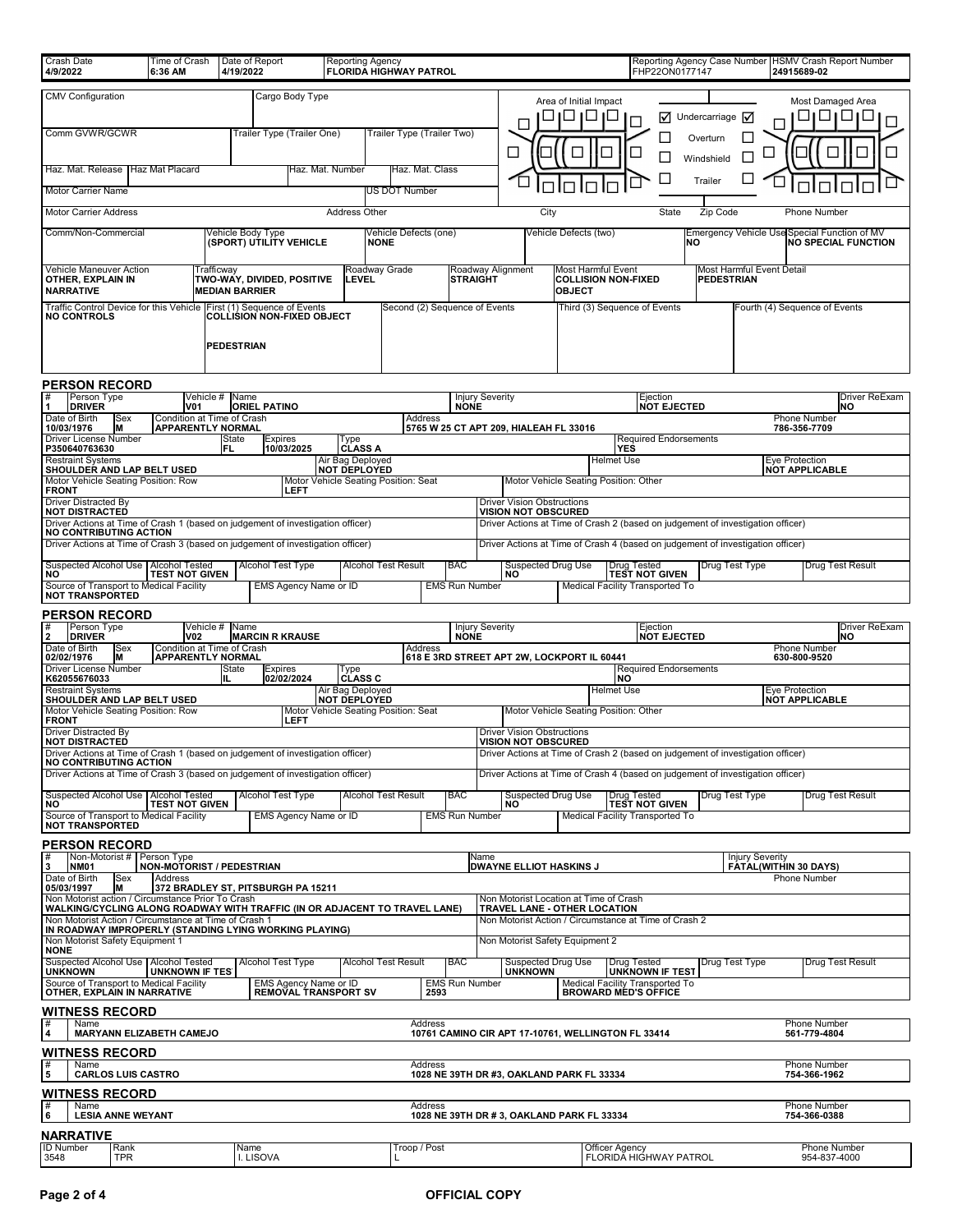|  | Crash Date<br>4/9/2022 | ime of<br>Crash<br>6:36 AM | Date of Report<br>4/19/2022 | Agency<br>I Reporting<br><b>\ HIGHWAY PATROL</b><br>LORIDA I" | ำrting Agencv ง<br>IRepo<br>`aca<br>Numb<br><b>UdSt</b><br>177147<br>22ON0<br>.<br>. . | Report Number<br>LICA <sub>1</sub><br>' Crash<br>ுr IHS⊾.<br>24915689-02 |
|--|------------------------|----------------------------|-----------------------------|---------------------------------------------------------------|----------------------------------------------------------------------------------------|--------------------------------------------------------------------------|
|--|------------------------|----------------------------|-----------------------------|---------------------------------------------------------------|----------------------------------------------------------------------------------------|--------------------------------------------------------------------------|

Vehicle 1 (V-1) was traveling west on westbound Interstate 595 (State Road 862) east of Interstate 95 (State Road 9) on the center paved travel lane. Vehicle 2 (V-2) was traveling west on westbound Interstate 595 (State Road 862) on the inside paved travel lane. According to witness (Maryann Camejo), she observed Non-Motorist 1 (NM01) on the outside edge line of State Road 862. NM01 had entered the westbound travel lanes walking in a southerly direction. NM01 entered the path of travel of V-1 in the center lane. V-1's left front struck NM01, causing NM01 to be redirected in a west-southwest direction. NM01 came to final rest on the inside paved travel lane, lying in a prone position facing in an easterly direction. D-2 observed NM01 and took evasive maneuvers by veering left in the attempt to avoid striking NM01. V-2's right side tires/right side undercarriage partially contacted NM01. Both V-1 and V-2 came to a controlled stop. V-1 came to final rest in the right-side gore area of westbound State Road 862, just west of the entrance ramp to State Road 9 facing in a westerly direction. V-2 came to final rest on the outside paved shoulder of westbound State Road 862 in the area of the northbound entrance ramp to State Road 9 facing in a westerly direction.

According to witness (Maryann Camejo) a third vehicle was possibly involved. Ms. Camejo described the vehicle as being a beige/cream in color sedan. No other information was provided on this vehicle.

Dwayne Elliot Haskins Jr., D.O.B. 05/03/1997, (NM01) had succumbed to his injuries on scene and was pronounced deceased by Captain Rod Watkins of the Fort Lauderdale Fire Department at 6:48 A.M.

Traffic Homicide Case Number: FHP722-10-013

Traffic Homicide Case Investigator: Corporal Stephen Rudd 1955/551

Photographs Taken By: Corporal James Kudla 2578/735 Corporal Danny Diaz 3333/905 Corporal William J Leon 3658/1008

Measurements Taken By: Corporal Danny Diaz Corporal William J Leon

| <b>OFFICER</b><br><b>REPOR</b><br>TING |            |        |              |                        |                     |  |  |  |  |
|----------------------------------------|------------|--------|--------------|------------------------|---------------------|--|--|--|--|
| <b>ID Number</b>                       | 'Rank      | ' Name | Troop / Post | <b>Officer Agency</b>  | <b>Phone Number</b> |  |  |  |  |
| 3548                                   | <b>TPR</b> | LISOVA |              | FLORIDÁ HIGHWAY PATROL | 954-837-4000        |  |  |  |  |